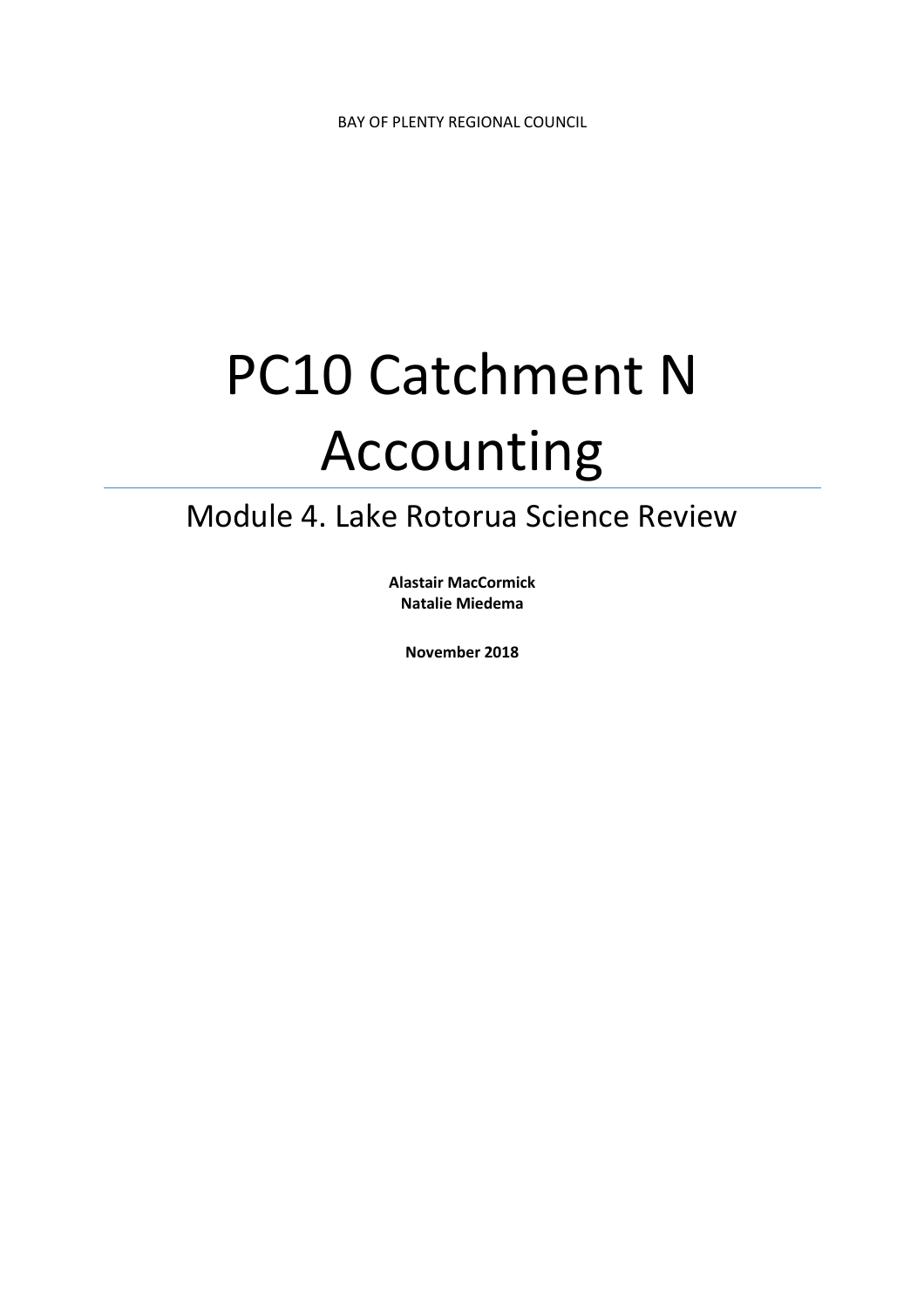# **Table of Contents**

| 1              |       |  |                                                                      |  |  |  |  |  |
|----------------|-------|--|----------------------------------------------------------------------|--|--|--|--|--|
| $\overline{2}$ |       |  |                                                                      |  |  |  |  |  |
|                | 2.1   |  |                                                                      |  |  |  |  |  |
|                | 2.2   |  |                                                                      |  |  |  |  |  |
| 3              |       |  |                                                                      |  |  |  |  |  |
| $\overline{4}$ |       |  |                                                                      |  |  |  |  |  |
|                | 4.1   |  | N Data sources and load assumptions to update the catchment budget 7 |  |  |  |  |  |
|                | 4.1.1 |  |                                                                      |  |  |  |  |  |
| 4.1.2          |       |  |                                                                      |  |  |  |  |  |
|                | 4.1.3 |  |                                                                      |  |  |  |  |  |
|                | 4.1.4 |  |                                                                      |  |  |  |  |  |
|                | 4.1.5 |  |                                                                      |  |  |  |  |  |
| 4.1.6          |       |  |                                                                      |  |  |  |  |  |
|                | 4.1.7 |  |                                                                      |  |  |  |  |  |
|                | 4.1.8 |  |                                                                      |  |  |  |  |  |
| 5              |       |  |                                                                      |  |  |  |  |  |
|                | 5.1   |  |                                                                      |  |  |  |  |  |
|                | 5.2   |  |                                                                      |  |  |  |  |  |
|                | 5.3   |  |                                                                      |  |  |  |  |  |
| 6              |       |  |                                                                      |  |  |  |  |  |
| 7              |       |  |                                                                      |  |  |  |  |  |
| 8              |       |  |                                                                      |  |  |  |  |  |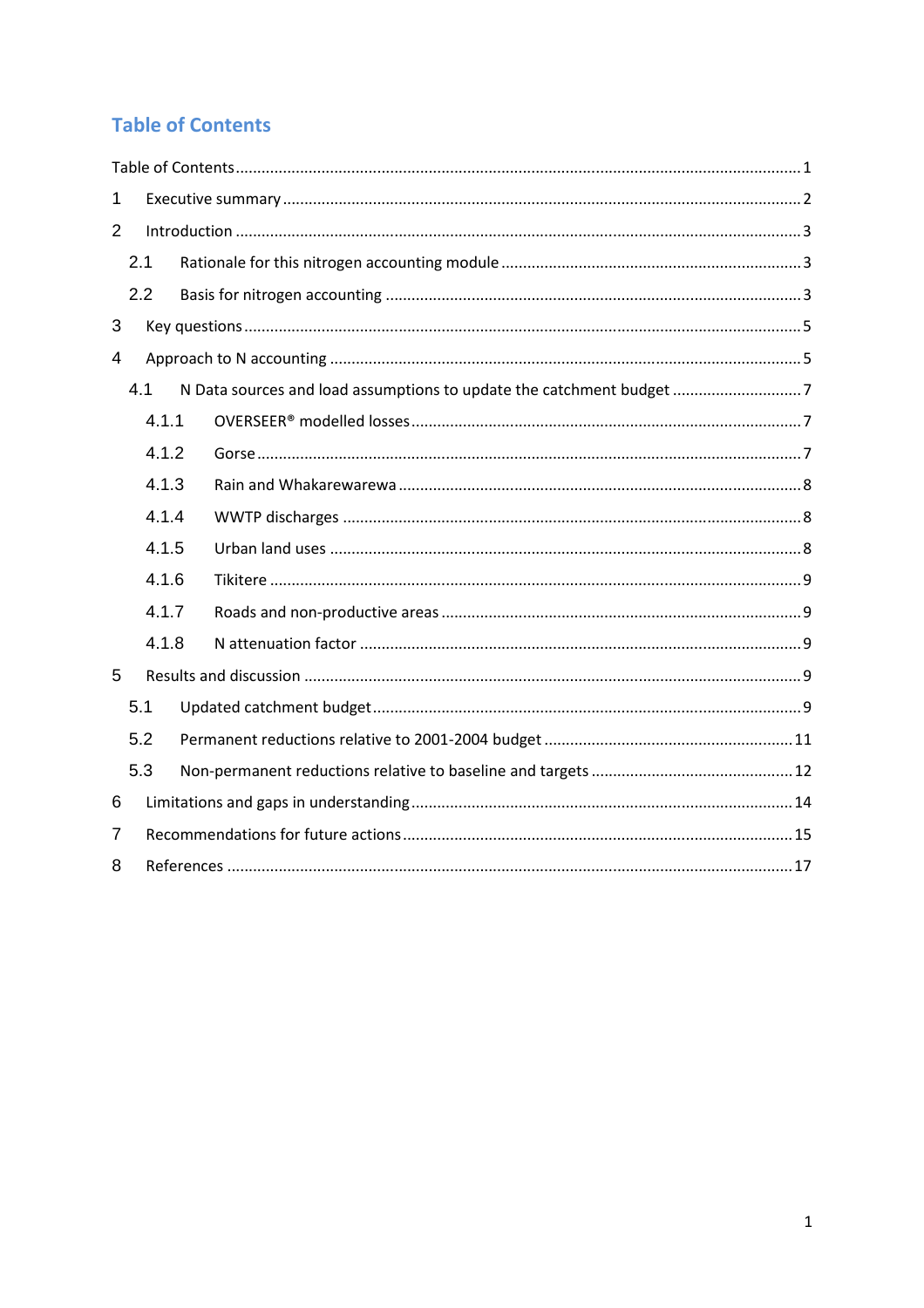### 1 **Executive summary**

l

This report describes the nitrogen accounting methodology that supports Plan Change 10 (PC10). It provides a revised version of the ROTAN 2011 nitrogen budget using OVERSEER® 6.2.3 and current understanding of measured loads. Progress towards reduction targets is reported both in terms of permanent reductions and non-permanent reductions.

The ROTAN 2011 nitrogen budget has been updated to include revised land use areas, the latest groundwater boundary, and OVERSEER® 6.2.3 average land use discharge coefficients based on the Rule 11 benchmarking. The budget estimates a catchment pre attenuation annual load of 1274 tN (tonnes nitrogen) and calculates an attenuation factor of 44% to achieve the ROTAN 2011 steady state load of 755 tN. Adjusting the Integrated Framework (I.F.) reductions to use the same attenuation factor and reflect our current understanding of the gorse area in the catchment results in a post mitigation load of 446 tN which is reasonably close to the sustainable annual load of 435 tN.

Permanent nitrogen (N) reductions from the catchment are achieved through the Incentives Programme, engineering solutions, and the conversion of gorse land to bush or forestry. The Incentives Programme has achieved 11% of its OVERSEER® 6.2.3 reduction target and the Engineering Programme has removed 26% of its OVERSEER® 6.2.3 reduction target. As a result of a better understanding of the gorse coverage in the catchment, the estimated load from gorse has reduced from 30 tN to 13.9 tN. Of the 30 tN target reduction, 3% has been permanently removed through commercial agreements to convert gorse areas to forestry or bush and scrub.

Non-permanent N reductions are reductions below the allocated level that are not locked-in through commercial agreements or rules. Current state information has been used to indicate the level of non-permanent reductions in the catchment. Approximately 52% of the pastoral area in the catchment has current state information available. On average the N load from these properties is 17% below their start point<sup>1</sup> allocations and 9% above their 2032 allocations.

Consideration of the gaps and limitations identified in this report leads to six recommendations for further work:

- Define reporting requirements. The reporting requirements determine the information collected and the systems required to manage that information.
- Complete development of NDMS (Nutrient Data Management System). The N accounting system must be able to accurately and reliably track changes to allocations arising from N buy outs, trading between properties and shifts within properties.
- Work with OVERSEER® Limited to improve the N loss predictions in the Rotorua catchment and the model's reliability.
- Investigate catchment attenuation and the uncertainties in measured loads, modelled loads and groundwater travel times.

 $<sup>1</sup>$  Start Points are defined in PC10. For the purposes of this report a start point can be considered as a</sup> property's initial allocation from which reductions are made.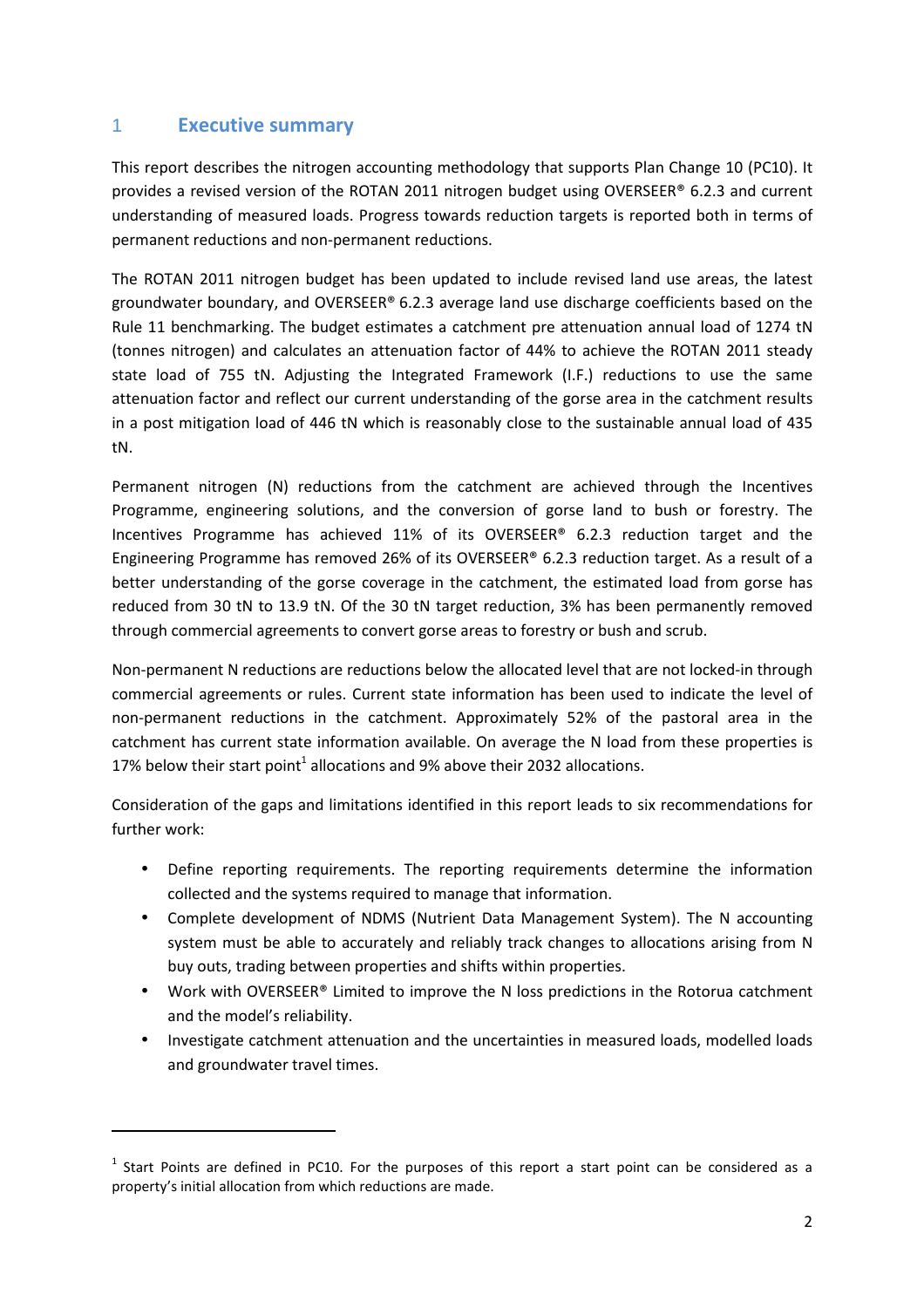- Investigate N losses from lifestyle blocks. Understanding the N losses from lifestyle blocks will help inform where resources should be focused.
- Measure loads and trace losses from stormwater and sewerage systems to identify areas where reductions can be made.

#### 2 **Introduction**

#### 2.1 **Rationale for this nitrogen accounting module**

Plan Change 10 (PC10) introduces a new nutrient management regime for the Lake Rotorua catchment, and includes a requirement for 5-yearly science reviews via Method M2, where clause (b) states that the review will include: *Review of progress towards achieving the RPS Policy WL 6B(c) 2022 catchment nitrogen load target limit* (Bay of Plenty Regional Council (BOPRC), 2017a)*.* 

Method M2 and related matters were considered by the Water Quality Technical Advisory Group (WQTAG) during 2017 and a broad Science Review Terms of Reference (ToR) was developed. This expanded on M2(b) by noting: *This is nitrogen accounting of what has been achieved through any intervention including permanent reductions in N reductions* (Bay of Plenty Regional Council, 2017b). The ToR also noted that BOPRC should meet with DairyNZ to assess additional data DairyNZ may be able to provide<sup>2</sup>. The scope of this module was refined and agreed in discussion between the authors and consultant Simon Park (acting on behalf of BOPRC's Andy Bruere).

#### 2.2 **Basis for nitrogen accounting**

l

The annual steady state nitrogen load entering Lake Rotorua was modelled in 2011 as 755 tN (Rutherford, Palliser & Wadhwa, 2011) and the sustainable lake load is 435 tN (Policy WL 6B, Regional Policy Statement, BOPRC (2014)). These two load figures form the foundation upon which the catchment nitrogen accounting is based. Through consultation with the community, the Integrated Framework (I.F.) was developed and adopted as the preferred approach to achieving the 320 tN reduction target. The I.F. achieves a 224 tN (70%) reduction by 2022, 272 tN (85%) by 2027 and the full 320 tN reduction by 2032. Responsibility for these reductions has been shared between the wider community (180 tN) and rural land owners (140 tN), with the community's reductions to be completed by 2022 and the landowners' reductions to occur in three stages; 44 tN by 2022, 92 tN by 2027 and 140 tN by 2032. The community share of the reductions will be achieved through nitrogen buy-outs (Incentives Programme), engineering solutions and a gorse removal programme. The rural land owner share will be achieved through the application of rules that reduce N allocations at the farm level over time. The ROTAN 2011 catchment budget and I.F. reductions are shown in Table 1. Note that the 'baseline' total catchment N load of 755 tN/y in ROTAN 2011, is a steady state load based on 2010 land use areas and N loss rates being held constant. This steady state load approach overcomes the complication of accounting for groundwater lag times.

 $^2$  A teleconference meeting took place on 28/3/2018 between the author, Landconnect consultant Simon Park and DairyNZ staff Tom Stephens, Justine Young and Rachael Davidson.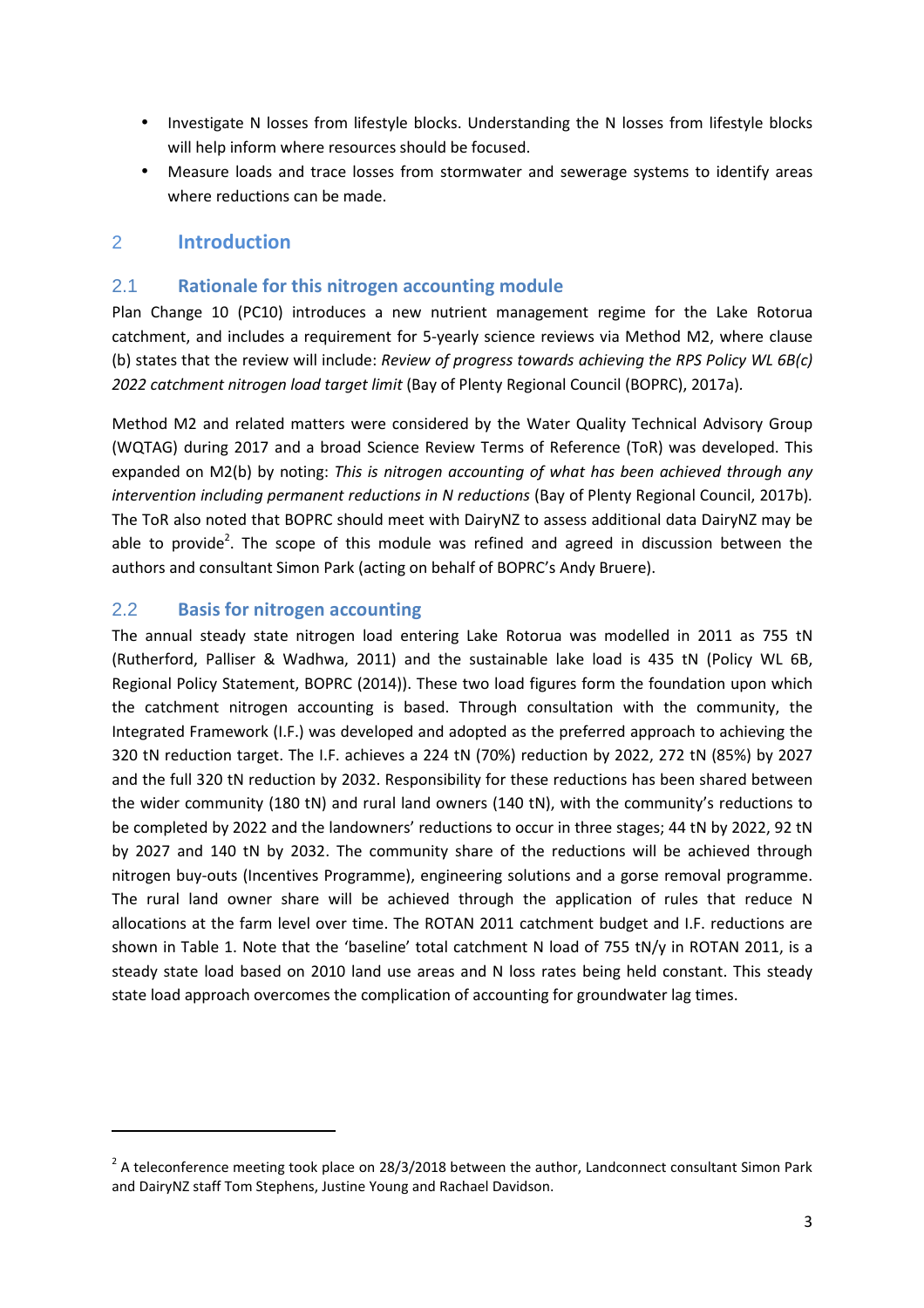| Land use           | Area  | Load to       |              | I.F. Reductions (tN/y)    |        |         | 2032 Load to Lake |
|--------------------|-------|---------------|--------------|---------------------------|--------|---------|-------------------|
|                    | (ha)  | Lake $(tN/y)$ | <b>Rules</b> | Engineering<br>Incentives |        | Gorse   | (tN/y)            |
| Dairy              | 5050  | 273.2         | -96          | -50                       | $-1.3$ | $-10.0$ | 115.5             |
| Drystock           | 16125 | 253.2         | $-44$        | $-50$                     | $-2$   | $-10.0$ | 147.6             |
| Forestry           | 19594 | 72.2          |              |                           |        | $-10.0$ | 62.2              |
| Forest Puarenga    | 1588  | 3.2           |              |                           |        |         | 3.2               |
| Septic tanks       | 308   | 26.2          |              |                           | $-10$  |         | 16.2              |
| Urban Open Space   | 805   | 8.0           |              |                           |        |         | 8.0               |
| Lake or waterway   | 8257  | 30.0          |              |                           |        |         | 30.0              |
| Reticulation 2001- | 300   | 33.7          |              |                           | $-3.7$ |         | 30.0              |
| Tikitere           | 28    | 30.0          |              |                           | $-30$  |         | 0.0               |
| Urban              | 2548  | 25.5          |              |                           | $-3$   |         | 22.5              |
| Whakarewarewa      | 31    | 0.3           |              |                           |        |         | 0.3               |
|                    | 54633 | 755           | $-140$       | $-100$                    | $-50$  | $-30$   | 435               |

#### **Table 1: Lake Rotorua catchment budget and Integrated Framework reductions adapted from ROTAN 2011.**

**NB:** The I.F. reductions for Incentives, Engineering and Gorse (Table 1), have previously been reported only as the totals seen in the bottom row. For the purposes of this module, it is useful to distribute those I.F. reduction totals in a plausible manner e.g. splitting the incentives reduction into equal 50 tN shares for dairy and drystock land uses. This can be adjusted in future reviews as more data on actual reductions becomes available.

The I.F. was developed using the ROTAN 2011 prediction of steady state load to lake. ROTAN 2011 used OVERSEER® Version 5 to calculate pastoral loads and these were predicted to be entering the lake; i.e. load to land from pastoral land use equalled load to lake from pastoral land. Since the development of the I.F. there have been significant improvements in our understanding of the catchment. These relate to:

- An update of the groundwater boundary (White, Tschritter, Lovett, & Cusi, 2014);
- The almost doubling of OVERSEER® modelled N predictions of the 2001-2004 farm systems (due to changes in OVERSEER® versions). This has required the adoption of an 'attenuation factor' to align modelled land loads with predicted steady state lake loads; and
- Completion of property benchmarking of 2001-2004 N discharges and land use areas for the majority of the catchment.

As a result it is necessary to confirm that the catchment budget can be reasonably adapted to include the changes and still achieve the policy objectives. Given that there has been some concern about the use of OVERSEER<sup>®</sup> in a regulatory capacity (primarily because of the variability in predicted N leaching between different model versions) the Parliamentary Commissioner for the Environment, Simon Upton, has been investigating the 'fitness-for-purpose' of OVERSEER®. PC10 has addressed the variability in absolute N leaching losses between versions by seeking relative change rather than absolute N reductions.

While OVERSEER® 6.3.0 was released in April 2018, the analysis for this module was largely completed prior to the 6.3.0 version release. A description of the changes between OVERSEER® 6.2.3 and 6.3.0 can be found in the release notes (OVERSEER®, 2018). On average OVERSEER® reported an average change in N leaching of 3.1 kg N/ha/y between 6.2.3 and 6.3.0 (from 31,900 farm files nationwide), although for the reference files used within the PC10 allocation methodology the N losses for dairy and drystock decreased by 7.73 kg N/ha (from 95.45 to 87.72 kg N/ha; 8.8 %) and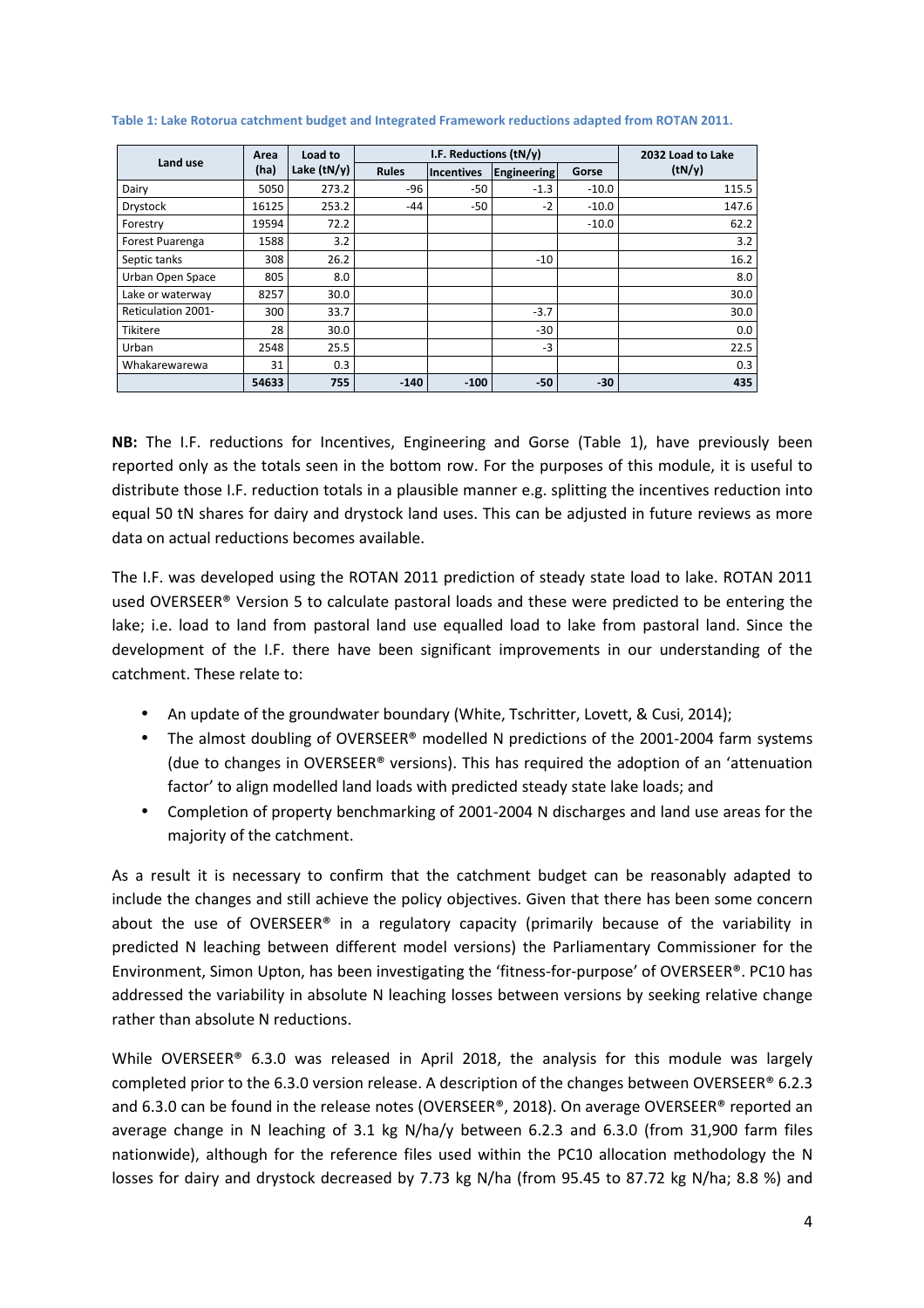6.25 kg N/ha (34.24 to 27.99 kg N/ha; 22.3%) respectively. The amount of effort required for individual landowners to meet reduction targets in the Lake Rotorua catchment however remains unchanged between versions.

With this in mind, this module aims to provide an updated catchment N budget and report on progress towards achieving the catchment N targets within that budget. It does not attempt to update the science other than to achieve some alignment between the current nitrogen accounting methodologies and the ROTAN 2011 catchment budget. This report is also not designed to discuss the methods used to allocate nitrogen within the Rotorua catchment, or to justify the appropriateness or use of OVERSEER® within PC10<sup>3</sup>.

# 3 **Key questions**

This report addresses the following key questions:

- What does an updated catchment budget look like, after taking account of:
	- o the large changes to OVERSEER® predictions;
	- o the need to consider attenuation, and;
	- o our improved understanding of catchment land uses and areas.
- Using plausible reduction assumptions, can the programme still achieve the sustainable lake load (435 tN)?
- How much N has been permanently removed through reduction programmes?
- How much N has been temporarily removed as a result of landowners operating below their N allocations?

# 4 **Approach to N accounting**

l

PC10 allocates nitrogen using OVERSEER® 6.2.0. Relative to the OVERSEER® 5 based rural N loads used in ROTAN 2011 and the I.F., OVERSEER® 6.2.0 predicts significantly higher N loads from pastoral land use. For example, the average 2001-2004 dairy load modelled in OVERSEER® 6.2.0 is about double that modelled in OVERSEER® 5. To manage this, the reductions proposed in the I.F. from the modelled pastoral loads (through rules or the Incentives Programme) have been converted to a percentage of the relevant sector load. The rules dairy reduction target is set at 35.3% of the 2001- 2004 dairy load (96/273.2 tN/y, Table 1) and the rules drystock reduction target is 17.2% of the 2001-2004 drystock load (44/252.7 tN/y, Table 1). These reduction percentages are then applied to the OVERSEER® 6.2.0 sector loads to determine individual block percentage allocations using the hybrid allocation approach described in Schedule LR One of PC10. Incentives Programme reductions are maintained at 71.4% of the combined dairy and drystock reductions. Engineering and gorse targets also need to be adjusted to allow for the attenuation factor and achieve the I.F. reductions to the lake where possible.

PC10 requires nitrogen to be allocated spatially for all pastoral land within the PC10 area based on the 2001-2004 land use. To assist with tracking progress towards the reduction targets, known

<sup>3</sup> For guidance on the regulatory use OVERSEER® see www.overseer.org.nz/overseerexplained/environmental-compliance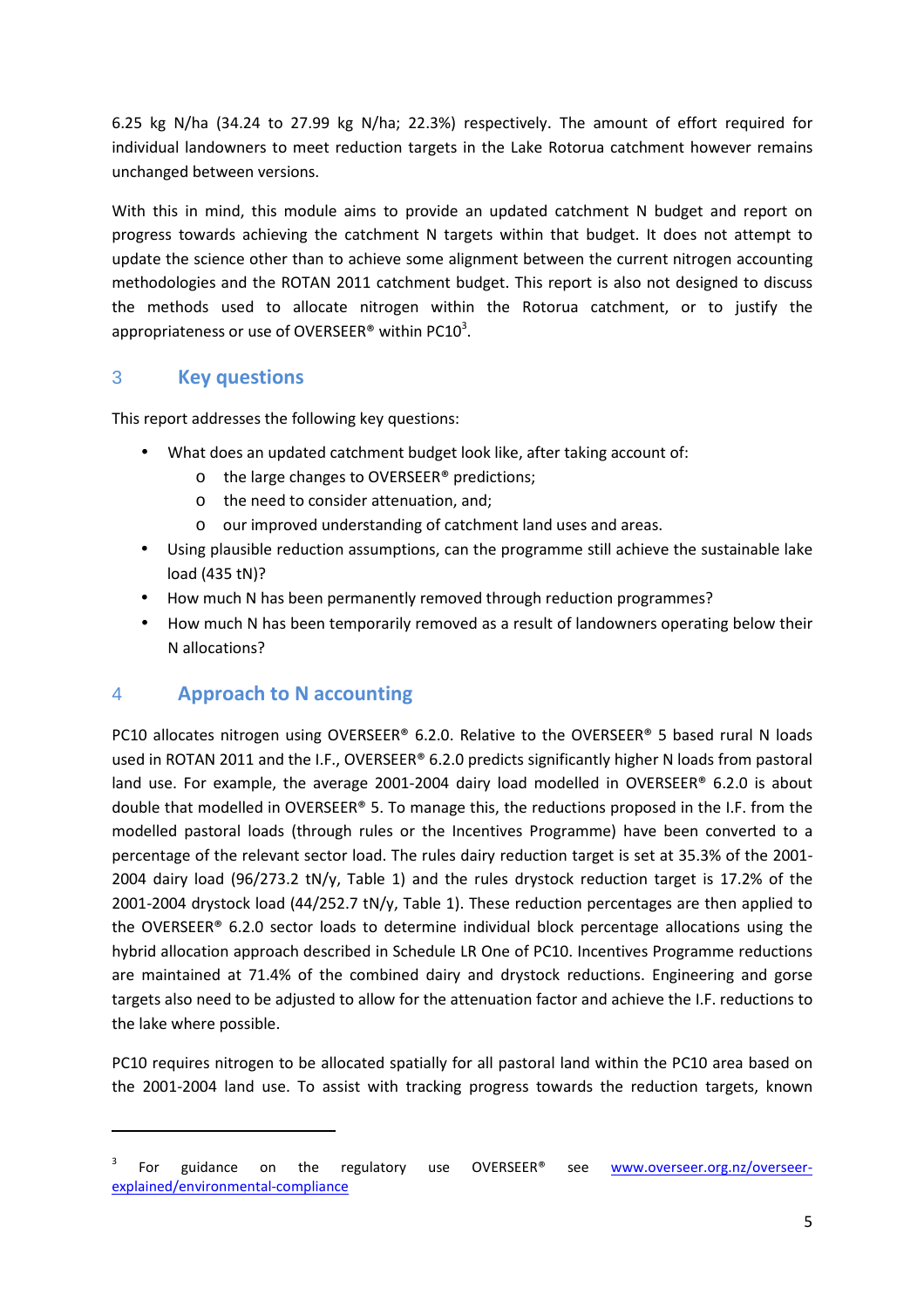sources of nitrogen within the groundwater catchment have been assigned an N discharge and these have been located spatially in a broadly similar manner as used in ROTAN 2011.

Whilst N loads have been located spatially, PC10 enables the movement of N allocation both within and between properties. As our knowledge increases it is likely that the amount of N assigned to non-pastoral sources will also change. To track these changes and identify progress towards N targets, four spatial layers are being developed for integration into the Lake Rotorua Nutrient Data Management System. These layers are:

- Base Data 2001-2004;
- Current Allocation;
- Authorised Activity;
- Rules Monitoring.

l

The Base Data 2001-2004 layer contains our best estimates of the nitrogen yields from land use and other sources during the 2001-2004 period and the N allocations to achieve the PC10 reductions.

The Current Allocation layer captures changes in allocations resulting from shifts in N allocations within properties, transfers (trades) between properties and N removals through the Incentives Programme. Comparison of this layer with the Base Data 2001-2004 provides the amount of N allocation permanently removed from the catchment.

The Authorised Activity layer provides a visual representation of the activity status of each property under PC10. This layer will also show the proportion of each property's allocation that has been authorised under a resource consent. For example, a property may have a total allocation of 1000 kg N/y but be authorised to discharge 900 kg N/y. Where properties are not operating under a resource consent, the low intensity farming maximum allocation<sup>4</sup> will be assumed. Comparison of this layer with the Current Allocation layer will provide the amount of allocated N that is authorised to be used.

The Rules Monitoring layer will capture the most recent monitoring data for each property. By comparing this with previous monitoring data, trends describing the performance of the property can be identified. Comparison with Base Data 2001-2004, the Current Allocation and the Authorised Activity layers allows the actual N reductions to be identified.

At the time of writing this report, the system described above is under development. Whilst the Base Data 2001-2004 layer is complete, the Current Allocation layer is still in development and so progress towards targets is assessed manually. Consenting farm systems is underway and the first consent has been issued, however no monitoring has taken place. Consenting and monitoring information will enable the Authorised Activity and Rules Monitoring layers to be completed. In the future, with the processing of resource consents and the monitoring of consented and permitted activities, a more complete picture of progress towards achieving the N reduction targets will be available.

 $^4$  The low intensity farming maximum allocation is set at 57% of the drystock reference file. In OVERSEER® 6.2.3 this is 19.5 kg N/ha/y.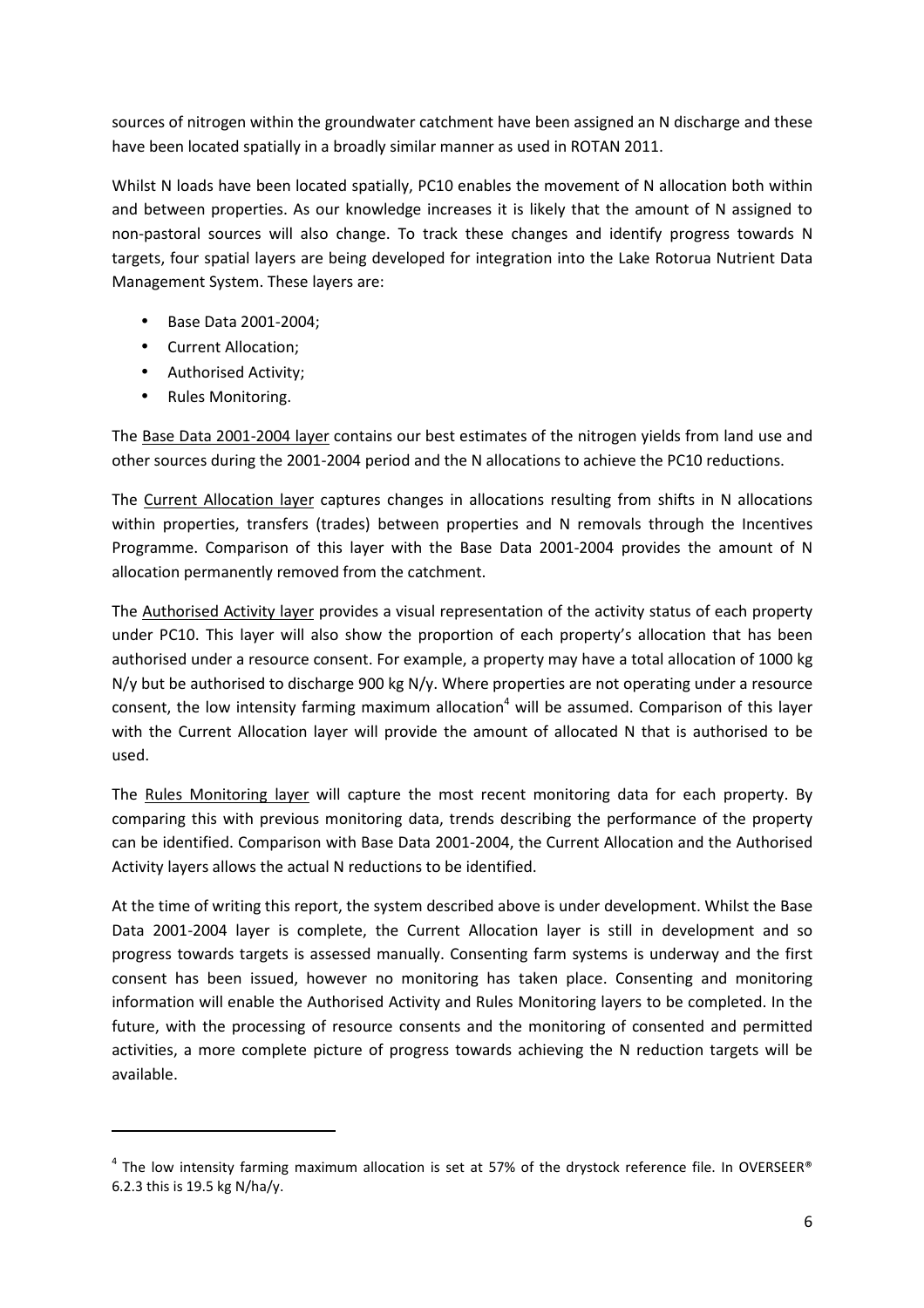#### 4.1 **N Data sources and load assumptions to update the catchment budget**

The following subsections describe the data sources and assumptions used to update the Rotorua catchment budget and I.F.). A revised catchment budget that includes the changes described in the subsections below has been developed using OVERSEER® 6.2.3 and is presented in Table 2 (Section 5).

#### 4.1.1 **OVERSEER® modelled losses**

ROTAN 2011 used OVERSEER® 5.4 to estimate yields from dairy, drystock, and lifestyle land use categories. In aggregate, these land uses accounted for approximately 72% or 526 tN/y of the ROTAN 2011 steady state load of 755 tN/y. In the proposed budget (Table 2), OVERSEER® 6.2.3 has been used to predict the losses from dairy, drystock, forestry, bush and scrub, grazed trees, house blocks, urban open space and urban background losses. A total load for each land use category was estimated by calculating the average OVERSEER® 6.2.3 benchmarked<sup>5</sup> load and applying it to each land use category. Land uses and areas have been mapped in ArcGIS for the entire catchment based on farmer interviews and/or 2003 photography.

Schedule 1 in PC10 sets out the N allocation regime. A 35.3% (167 tN) and 17.2% (94.8 tN) reduction is achieved through rules from the dairy and drystock sectors, respectively (Table LR 6, PC10; BOPRC, 2017a). The I.F. requires that the Incentives Programme achieve a reduction of 100 tN/y in OVERSEER® 5.4 (Table LR 1, PC10; BOPRC, 2017a). To maintain proportionality with the reductions required from rural land owners (through changes to OVERSEER® predictions), the Incentives Programme target reduction has been set at 71.4% (or 187 tN) of the rules reductions. Therefore it is assumed that a reduction of 93.4 tN is achieved from both the dairy and drystock sectors. A further 16 tN is to be achieved through engineering solutions resulting in a total reduction of 45% (464.6 tN) from the pastoral area within the catchment (Table 2).

House blocks were modelled as part of the 2001-2004 property benchmarking. House block N losses include components for septic tanks, background losses and cultivated areas. Reductions were calculated based on 728 houses being connected to the reticulation system and a 90% N removal rate through the Rotorua waste water treatment plant (WWTP).

#### 4.1.2 **Gorse**

 $\overline{\phantom{0}}$ 

Gorse was not included as a land use category under ROTAN 2011 however gorse and other losses resulting from land conversion were considered. Leaching losses from gorse would have been included within the monitored stream loads used to calibrate the ROTAN model. A review of gorse management options by Hamill, MacGibbon, Abbiss and Paragahawewa (2012) recommended using a root zone leaching coefficient of 38 kg N/ha/y for mature gorse, and 869 ha of gorse was identified in the Rotorua catchment (Male, 2010). This data informed the I.F. and the BOPRC gorse policy, with the estimate that 30 tN/y could be mitigated by removing all gorse in the catchment. Further detailed examination of the 2003 aerial imagery and comparison with high definition imagery collected in 2011, 2014 and 2016 refined the gorse area to 882 ha. The percentage gorse cover within this area has been estimated at 41%, giving total gorse coverage of 362 ha. This leads to a

<sup>&</sup>lt;sup>5</sup> Under Rule 11, properties were required to have their nitrogen and phosphorus losses benchmarked for the period 1 July 2001 – 30 June 2004. Approximately three quarters of the surface water catchment was benchmarked.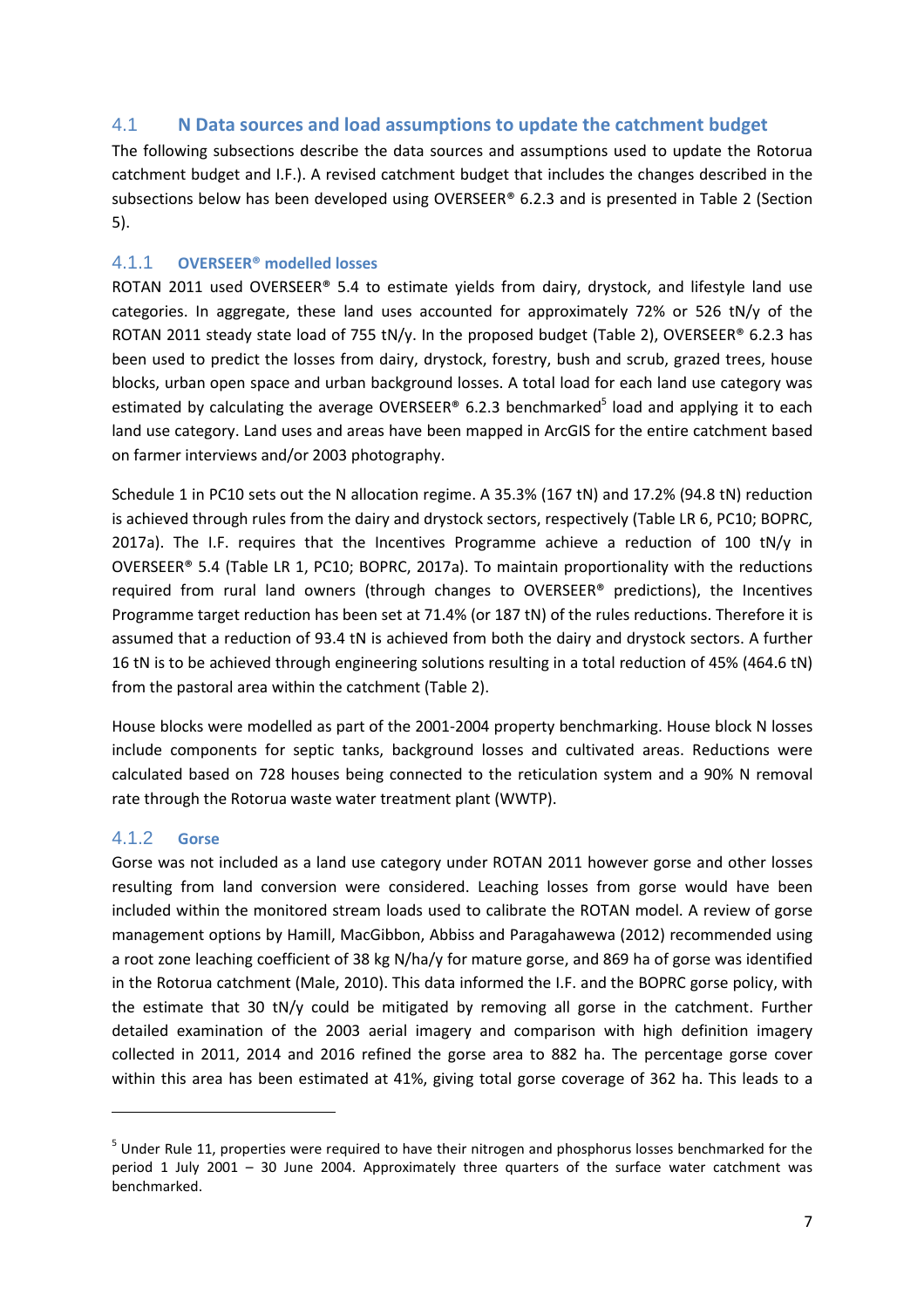gorse load from land of 14 tN/y. Assuming 80% of the gorse can be removed results in a 10 tN/y reduction to land (Table 2) and after applying the attenuation factor, a 6 tN/y reduction to the lake (Table 3).

#### 4.1.3 **Rain and Whakarewarewa**

ROTAN 2011 uses a total load from rain falling on the lake of 30 tN/y and 0.3 tN/y from Whakarewarewa geothermal area. This budget uses the same load assumptions.

#### 4.1.4 **WWTP discharges**

Between 2001 and 2009 the Rotorua WWTP discharged an average of 56 tN/y to the Whakarewarewa Forest through the Rotorua land treatment system (RLTS) (Rutherford, 2011). Within ROTAN this was attenuated by 40% to give a calculated load to the lake of 33.7 tN/y. Discussions with Alison Lowe (RLC, pers. comm., March 2018) have confirmed that 33.7 tN/y was an average annual measured load in the Waipa Stream for the period. It is assumed that there is no attenuation beyond the measuring point and therefore 33.7 tN/y (rounded to 34 tN/y) enters the lake (Table 2).

It is assumed that RLC will maintain the WWTP N discharge at no more than the consent limit of 30 tN/y resulting in a 4 tN/y in-lake reduction when compared to the 2001-2004 lake load. It is assumed that there is further opportunity to remove N from the WWTP outflow by commercially growing and harvesting algae. An estimated 7 tN/y in-lake reduction has been assumed to be achievable between the WWTP outflow and Lake Rotorua, further reducing the WWTP load from 30 tN/y to 23 tN/y, which would be achieved as part of the 50 t engineering target (Table 3).

#### 4.1.5 **Urban land uses**

ROTAN 2011 applied a background loss of 10 kg N/ha/y to both the area of reticulated housing (2548 ha) and the urban open space (UOS) areas, giving a total area 3353 ha and a total load (not including sewage) of 33.5 tN (Rutherford et al., 2011). Of this 805 ha is considered UOS.

BOPRC mapping identifies a similar area of reticulated housing, however the area of UOS is less at 522 ha. This difference is largely due to 333 ha of tree-covered parklands recorded as "bush and scrub" rather than UOS. For this budget these areas have been given the bush and scrub discharge of 3 kg N/ha/y, and the 522 ha of sportsground, golf courses and grass-covered parks identified as UOS have been given 21 kg N/ha/y, based on a limited number of benchmarked UOS properties.

Losses from reticulated housing have been considered as two components; storm water losses and leaching losses.

Macaskill, Bowman, Golding, Horrox and Phillips (2003) reported an estimated stormwater load of 9.3 tN/y over the Rotorua residential, commercial, industrial and road reserve areas. This is equivalent to 3.0 kgN/ha/y in stormwater load. Therefore 3.0 kg N/ha/y has been applied to the reticulated housing area as a stormwater load.

Macaskill et al. (2003) also reported an area of 3063 ha under residential, commercial and industrial land uses of which 43% was covered by impervious surfaces. Leaching loads are therefore calculated as 57% of the BOPRC reticulated area at 3 kg N/ha/y (Wheeler, MacCormick & Wheeler, 2010) or 1.7 kgN/ha/y over the reticulated area. An additional load of 108 kg N/ha/y (OVERSEER® 6.2.3 loss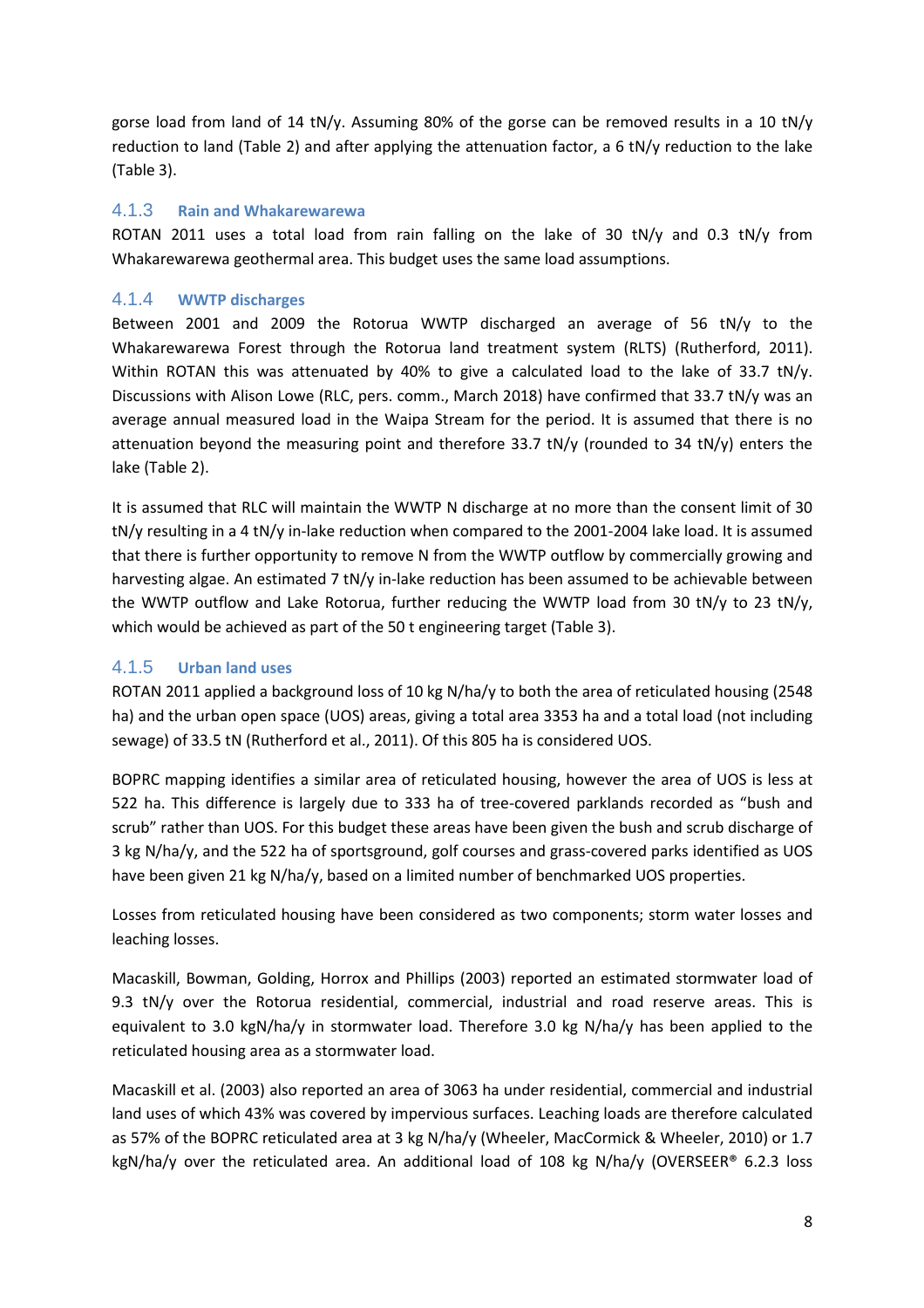prediction for cultivated gardens) is applied to 3% of this area (3.2 kgN/ha/y over the reticulated area) to account for loads from cultivated gardens. Therefore in total the leaching load from the reticulated area is estimated to be 5 kg N/ha/y.

This approach to urban loads results in an N leaching load of 13 tN/y from reticulated housing and an urban stormwater load of 8 tN/y (Table 2).

Reductions from urban land, totalling 4 tN/y, are assumed to be possible (e.g. through fertiliser management, reductions in cultivated area, treatment of stormwater through wetlands, etc.). These reductions are split evenly between the UOS and stormwater discharges (Table 2).

#### 4.1.6 **Tikitere**

Research into the N loads down the Waiohewa Stream is ongoing. N loads have been shown to be variable, probably as a result of rainfall, runoff and drainage. Currently the best estimate of the long term load is 25 tN/y of which the proposed zeolite plant is likely to be able to remove around 80% (A. Woolhouse, personal communication, March, 2018). Comparison of samples at the proposed plant site and near where the stream enters the lake indicate that in-stream attenuation is minimal (Paul Scholes, personal communication, March, 2018).

#### 4.1.7 **Roads and non-productive areas**

Non-productive areas were identified during the benchmarking process and were generally areas of land such as sheds, driveways or hard surfaces. These have been given a discharge of 0.5 kg N/ha/y in line with OVERSEER's miscellaneous loss coefficient (Wheeler, 2010).

#### 4.1.8 **N attenuation factor**

For the purposes of this catchment N budget, the 44% attenuation factor has been calculated to achieve a 755 tN annual lake load. This is not measured attenuation but rather a calibration factor that enables current catchment budgets to be scaled to match the predicted steady state load entering the lake after groundwater lags are considered. The same attenuation is applied to the post reduction loads to calculate the 2032 lake load. Loads that occur near to or directly at the lake have no attenuation applied. A Bay of Plenty Regional Council review of nutrient loads from septic tanks recommended that 10 g N/person/day be used to estimate N loads to lakes in the Bay of Plenty (McIntosh, 2012). Comparing this to the OVERSEER® modelled discharge of 12.27 g N/person/day (4.48 kg N/person/y) suggests an attenuation factor of 18.5% on the septic tank load. Allowing for the background losses from a typical house being attenuated at 44% gives a combined house block attenuation of 22% (Table 2).

# 5 **Results and discussion**

#### 5.1 **Updated catchment budget**

The updated catchment budget is presented in Table 2. The table is split into two land use groups. Those in **bold** represent the broad land use categories developed as a result of benchmarking and sum to the catchment groundwater area. The *italicised* land uses are those with discharges occurring in one or several of the **bold** land use categories. For example the gorse discharges are spread across the Dairy, Drystock, Grazed trees, Forestry and Bush and Scrub categories. The areas of these land uses are not included in the total catchment area. Comparison with Table 1 shows that the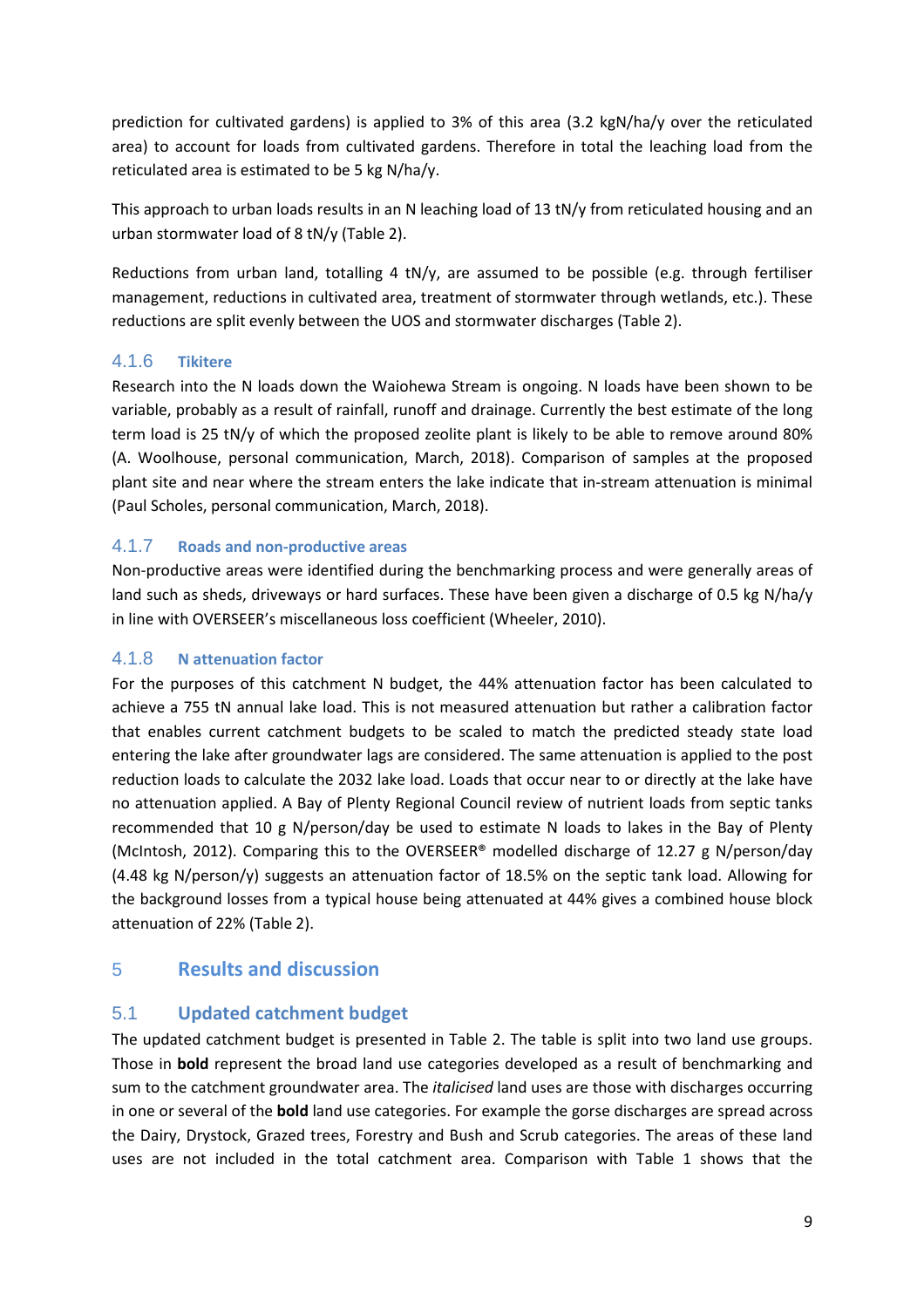groundwater area defined by White (2014) is 843 ha smaller than the ROTAN 2011 groundwater area.

The estimated total catchment annual load to land is 1274 tN, which is 519 tN greater than the ROTAN 2011 steady state load of 755 tN. To achieve a 755 tN lake load, 44% attenuation is applied to most land use categories.

|                       |              | Load to<br>land<br>(tN/y) | Pre-attenuation reductions (tN/y) |         |                              |       | Load to land<br>before            |                                   | Load to lake<br>after                             | Load to lake                                     |
|-----------------------|--------------|---------------------------|-----------------------------------|---------|------------------------------|-------|-----------------------------------|-----------------------------------|---------------------------------------------------|--------------------------------------------------|
| Land use              | Area<br>(ha) |                           | <b>Rules</b>                      |         | Incentives Engineering Gorse |       | and after<br>reductions<br>(tN/y) | attenuation Attenuation<br>factor | attenuation<br>and before<br>reductions<br>(tN/y) | after<br>attenuation and<br>reductions<br>(tN/y) |
| Dairy                 | 4990         | 473                       | $-167.0$                          | $-93.4$ | $-5.0$                       |       | 208                               | 44%                               | 267                                               | 117                                              |
| <b>Drystock</b>       | 15873        | 551                       | $-94.8$                           | $-93.4$ | $-11.0$                      |       | 352                               | 44%                               | 311                                               | 199                                              |
| <b>Grazed trees</b>   | 1346         | 12                        |                                   |         |                              |       | 12                                | 44%                               | 7                                                 | 7                                                |
| Forestry              | 9163         | 23                        |                                   |         |                              |       | 23                                | 44%                               | 13                                                | 13                                               |
| <b>Bush and scrub</b> | 9994         | 30                        |                                   |         |                              |       | 30                                | 44%                               | 17                                                | 17                                               |
| House                 | 396          | 27                        |                                   |         | $-8.8$                       |       | 19                                | 22%                               | 21                                                | 14                                               |
| <b>Reticulated</b>    | 2589         | 13                        |                                   |         |                              |       | 13                                | 44%                               | 7                                                 | $\overline{7}$                                   |
| <b>Urban Open</b>     | 522          | 11                        |                                   |         | $-2.0$                       |       | 9                                 | 44%                               | 6                                                 | 5                                                |
| Lake or waterwav      | 8145         | 0.0                       |                                   |         |                              |       | 0.0                               | 0%                                | 0.0                                               | $\mathbf 0$                                      |
| Non-productive        | 237          | 0.1                       |                                   |         |                              |       | 0.1                               | 44%                               | 0.1                                               | 0                                                |
| Roading               | 534          | 0.3                       |                                   |         |                              |       | 0.3                               | 0%                                | 0.3                                               | 0                                                |
|                       |              |                           |                                   |         |                              |       |                                   |                                   |                                                   | 0                                                |
| Gorse                 | 882          | 14                        |                                   |         |                              | $-10$ | $\overline{4}$                    | 44%                               | 8                                                 | 2                                                |
| Rain on lake          | 8082         | 30                        |                                   |         |                              |       | 30                                | 0%                                | 30                                                | 30                                               |
| WWTP 2001-2004        | 1            | 56                        |                                   |         | $-18.0$                      |       | 38                                | 40%                               | 34                                                | $23*$                                            |
| <b>Tikitere</b>       | $\mathbf{1}$ | 25                        |                                   |         | $-20.0$                      |       | 5                                 | 0%                                | 25                                                | 5                                                |
| Urban                 | 2589         | 8                         |                                   |         | $-2.0$                       |       | 6                                 | 0%                                | 8                                                 | 6                                                |
| Whakarewarewa         | 44           | 0.3                       |                                   |         |                              |       | 0.3                               | 44%                               | 0.2                                               | $\mathbf 0$                                      |
| <b>Totals</b>         | 53790        | 1274                      | $-262$                            | $-187$  | $-66.8$                      | $-10$ | 749                               |                                   | 755                                               | 446                                              |

**Table 2: Updated N budget for Lake Rotorua using losses modelled in OVERSEER® 6.2.3, measured loads and attenuation factors calculated to achieve 755 tN. Applying the same attenuation factors to the land load after reductions gives a 2032 lake load of 446 tN.** 

\*This is a hypothetical load to the lake after assuming 7 t N removal between the WWTP outflow and the lake through algal farming or other N removal process. This is additional to the WWTP treatment and N removal processes.

The post attenuation factor reductions provide a picture of how the I.F. has transitioned into OVERSEER® 6.2.3 (Table 3). The total reduction through rules (148 tN/y) is 8 tN/y more than the ROTAN 2011 I.F. modelled reductions, while the Incentives Programme target is 6 tN/y more. This is a result of the pastoral reductions being proportional to sector loads and the relative proportion of pastoral load being greater under OVERSEER® 6.2.3 than under OVERSEER® 5.4. This could be due to changes in model algorithms or the area of a land use, or changes in the average discharge of a land use through changes to the benchmarking data<sup>6</sup>.

The post attenuation reductions achieved through engineering solutions remain at the I.F. target of 50 tN/y. This has been achieved by increasing the pre-attenuation factor engineering reductions to 66.6 tN/y (Table 2). The gorse reductions after attenuation reduce to 6 tN/y, which is significantly less than the 30 tN/y target set in the I.F.

l

 $^6$  The benchmarking data that forms the basis of the 2001-2004 allocation can be changed by land owners if they can provide sufficient evidence demonstrating their 2001-2004 land use.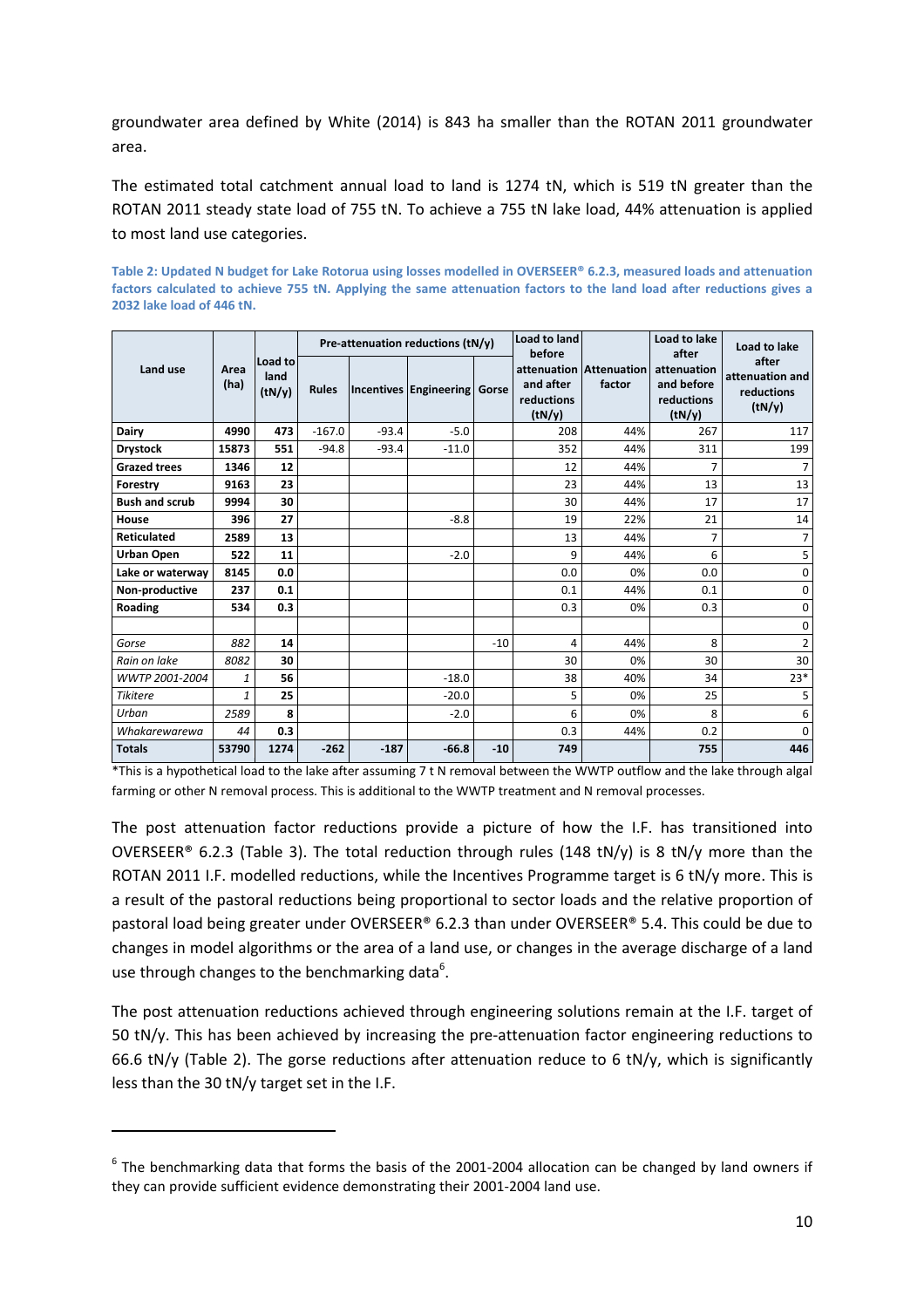Overall the adjustment of the ROTAN 2011 budget and I.F. into OVERSEER® 6.2.3 results in a calculated annual lake load of 446 tN which is 11 tN greater than the sustainable lake load. Increased reductions achieved by the rules and incentives programmes are more than offset by reduced reductions predicted through the gorse programme.

While this type of analysis is useful to provide guidance on how the programme is tracking, care should be taken not to place too much weight on the exact numbers. The analysis is highly dependent on the version of OVERSEER®, attenuation factors and reduction assumptions. The value in this analysis is in providing a consistent methodology to enable the relative effect of reduction programmes to be assessed against alternative options and to enable the effect of OVERSEER® version changes to be assessed.

Achieving consistency in N reporting within the Lakes Programme has, to date, been challenging with N reductions being reported (and summed) in various OVERSEER® versions. The development of the NDMS will overcome versioning issues and provide a single source of information.

|                       |                                 | Load to lake after                          |              |                                  | Post Attenuation Reductions (tN/y) | Load to lake after attenuation<br>and reductions (tN/y) |                |
|-----------------------|---------------------------------|---------------------------------------------|--------------|----------------------------------|------------------------------------|---------------------------------------------------------|----------------|
| Land use              | Area<br>(ha)                    | attenuation and before<br>reductions (tN/y) | <b>Rules</b> | <b>Incentives</b><br>Engineering |                                    |                                                         |                |
| Dairy                 | 4990                            | 267                                         | $-94$        | $-53$                            | $-3$                               |                                                         | 117            |
| <b>Drystock</b>       | 15873                           | 311                                         | $-54$        | $-53$                            | -6                                 |                                                         | 199            |
| <b>Grazed trees</b>   | 1346                            | 7                                           |              |                                  |                                    |                                                         | 7              |
| Forestry              | 9163                            | 13                                          |              |                                  |                                    |                                                         | 13             |
| <b>Bush and scrub</b> | 9994                            | 17                                          |              |                                  |                                    |                                                         | 17             |
| House                 | 396                             | 21                                          |              |                                  | $-7$                               |                                                         | 14             |
| Reticulated           | 2589                            | 7                                           |              |                                  |                                    |                                                         | 7              |
| Urban Open            | 522                             | 6                                           |              |                                  | $-1$                               |                                                         | 5              |
| Lake or waterway      | 8145                            | 0.0                                         |              |                                  |                                    |                                                         | 0              |
| Non-productive        | 237                             | 0.1                                         |              |                                  |                                    |                                                         | 0              |
| Roading               | 534                             | 0.3                                         |              |                                  |                                    |                                                         | $\mathbf 0$    |
|                       |                                 |                                             |              |                                  |                                    |                                                         | 0              |
| Gorse                 | 882                             | 8                                           |              |                                  |                                    | -6                                                      | $\overline{2}$ |
| Rain on lake          | 8082                            | 30                                          |              |                                  |                                    |                                                         | 30             |
| WWTP 2001-2004        | 1                               | 34                                          |              |                                  |                                    |                                                         | $30*$          |
|                       | Engineering (WWTP improvements) |                                             |              |                                  | $-4$                               |                                                         |                |
| Engineering (other)   |                                 |                                             |              |                                  | $-7$                               |                                                         | $-7*$          |
| <b>Tikitere</b>       | 1                               | 25                                          |              |                                  | $-20$                              |                                                         | 5              |
| Urban                 | 2589                            | 8                                           |              |                                  | $-2$                               |                                                         | 6              |
| Whakarewarewa         | 44                              | 0.2                                         |              |                                  |                                    |                                                         | $\mathbf 0$    |
| <b>Totals</b>         | 53790                           | 755                                         | $-148$       | $-106$                           | $-50$                              | -6                                                      | 446            |

**Table 3: OVERSEER® 6.2.3 budget with attenuation factor applied to achieve a steady state load of 755tN.** 

\*30 tN/y from the WWTP represents the load discharged at the WWTP outflow. It is assumed that there will be a further reduction of 7 tN/y between the outflow and lake presumably by algal farming or other N removal processes.

#### 5.2 **Permanent reductions relative to 2001-2004 budget**

Since "Rule 11" became operative, efforts have been made to permanently reduce the N load in the catchment through commercial agreements that effectively buy N from landowners. Initially these were termed Lakes Protection Agreements and more recently they have been known as Incentives Agreements. For the purposes of reporting they have been grouped under Incentives Agreements (Table 4). In some cases these agreements take effect in the future, however all agreements shown are completed and effective by 2022. At the time of writing nine agreements have been completed achieving around 11% of the Incentives Programme OVERSEER® 6.2.3 in-lake target. Six other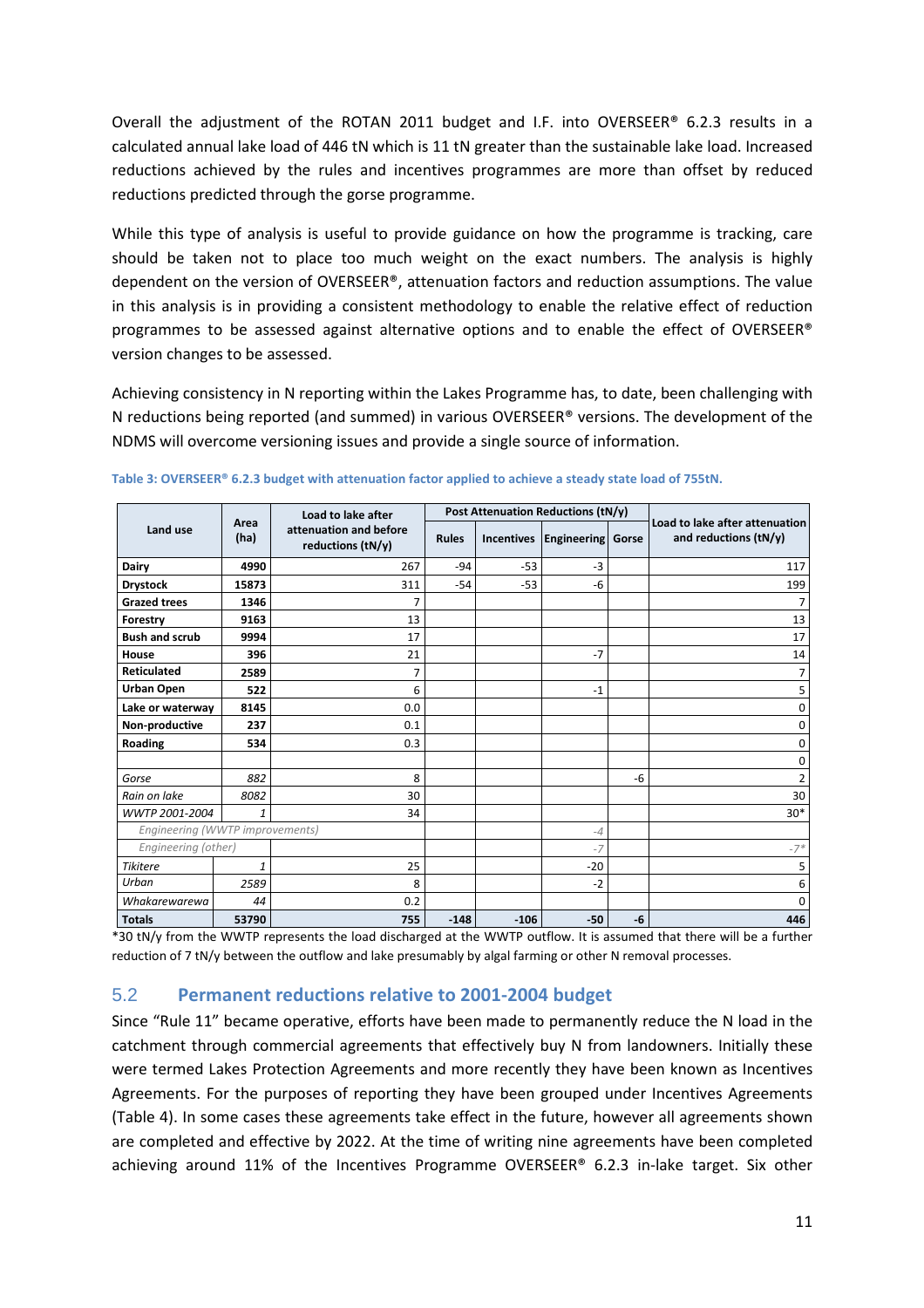agreements are under negotiation with two of those nearing completion, achieving an additional 9% reduction. These have not been included in Table 4 due to the lengthy and changing nature of negotiations.

Engineering reductions include the reticulation of houses that were on septic tanks during 2001- 2004 and the reductions in the WWTP N discharge. Reticulation of 728 houses that existed during the 2001-2004 period have been calculated to prevent 8.8 tN/y and 7 tN/y discharging to the land and the lake respectively. New house builds since 2001-2004 have not been included as connection of these houses does not necessarily result in an N reduction compared to the 2001-2004 land use<sup>7</sup>.

The WWTP operates under an annual mass load consent limit of 30 tN/y. Over the past five years the plant has been at or below this limit however the year on year performance can be quite variable. For the purposes of this report it has been assumed that the plant continues to operate at its consent limit of 30 tN/y. This results in a 4tN reduction from the 2001-2004 in lake discharge level of 34 tN/y. In the future there is a proposal to allow the annual 30 tN/y consent limit to increase by the amount of N that the WWTP takes in from the rural sector through reticulation and development of rural land into house lots. The net effect on the catchment N load will be nil as it is effectively a transfer of allocation from rural to the WWTP. It is therefore reasonable to assume the 4 tN reduction is permanent. Other engineering reductions such as floating wetlands and weed harvesting were considered during the writing of this report however the removal rates were too small to be represented and not considered to be permanent.

Eight gorse agreements have been completed, removing around 1.5 tN/y and 0.8 tN/y to the land and the lake respectively (attenuation factor of 44%). This is a 6% reduction from the revised 14 tN/y available or a 3% reduction relative to the 30 tN/y I.F. target. There are four gorse agreements currently under negotiation (at time of writing).

| <b>Reduction Programme</b> | Number of agreements | N removed from<br>lake by 2022<br>(OVR 6.2.3 tN/v) | 2022 in Lake<br><b>Reduction Target</b><br>(OVR 6.2.3 tN/v) | Percentage removed |
|----------------------------|----------------------|----------------------------------------------------|-------------------------------------------------------------|--------------------|
| <b>Incentives</b>          |                      | 11.4                                               | 105.6                                                       | 11%                |
| <b>Engineering</b>         | N/A                  | 12.8                                               | 50                                                          | 26%                |
| Gorse                      |                      | 0.8                                                | 30.0                                                        | 3%                 |

**Table 4: OVERSEER® 6.2.3 reductions achieved to date through Integrated Framework reduction programmes.** 

#### 5.3 **Non-permanent reductions relative to baseline and targets**

l

PC10 requires the submission of OVERSEER® analyses as part of its reporting requirements for various rules. It is anticipated that these will provide a good indication of what is happening in the catchment. Comparisons can then be made between the current allocations (start point allocations adjusted for incentives reductions, trading and other permanent changes to nitrogen discharge allocation (NDA)) and current farm performance, providing insight into progress towards the property's 2032 NDA and the non-permanent reductions achieved by rural land owners.

 $^7$  The N load from the land during 2001-2004 will determine whether the addition of a house after this period results in an increase or decrease in N load.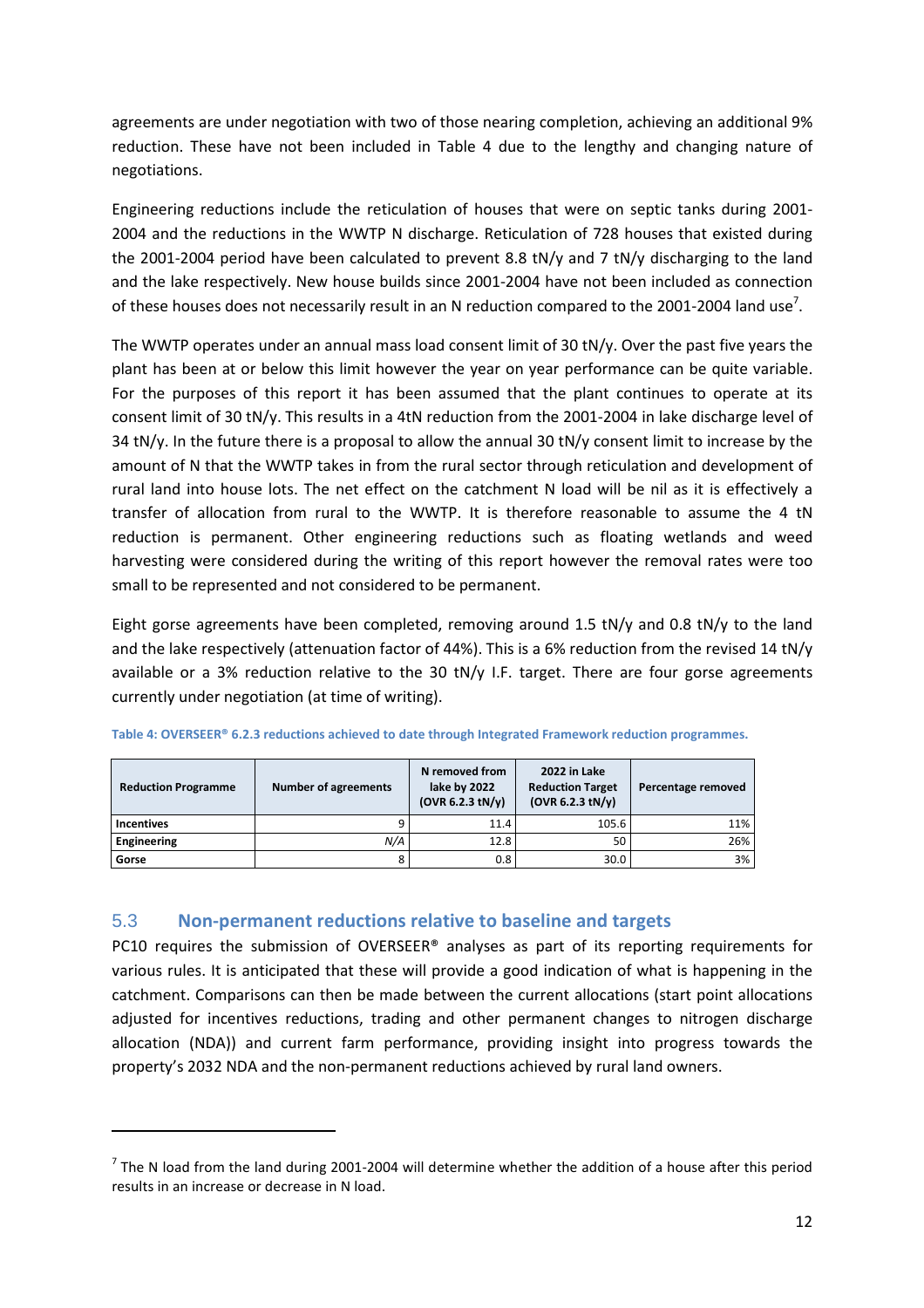As at April 2018, no farm performance data had been collected, however as part of the preparation for consents some properties had provided an OVERSEER® analysis describing their current farm systems (Current State (CS)). In Table 5, the number and area of CS reviews are grouped by dominant land use and review year. The total effective area for which current state information has been supplied is 11543 ha or about 52% of the pastoral area. The data indicates that some dairy properties may have converted to drystock, however the data is captured at the property level and is too coarse to indicate the exact area of land that has changed from dairy to drystock or vice versa.

| 2001-2004<br><b>Dominant land use</b> | <b>CS Review year</b> | <b>Current dominant</b><br>land use | <b>Number of properties</b> | Total area (ha) | Effective area (ha) |
|---------------------------------------|-----------------------|-------------------------------------|-----------------------------|-----------------|---------------------|
|                                       | 1314                  | Dairy                               |                             | 229             | 202                 |
|                                       | 1415                  | Dairy                               | 3                           | 709             | 582                 |
|                                       | 1415                  | Drystock                            |                             | 40              | 39                  |
| Dairy                                 | 1516                  | Dairy                               | 19                          | 5293            | 4402                |
|                                       | 1516                  | Drystock                            | 4                           | 198             | 168                 |
|                                       | 1617                  | Dairy                               | $\mathfrak z$               | 206             | 200                 |
|                                       | 1617                  | <b>Drystock</b>                     |                             | 87              | 87                  |
|                                       | 1415                  | <b>Drystock</b>                     | 9                           | 725             | 590                 |
| <b>Drystock</b>                       | 1516                  | Drystock                            | 36                          | 5708            | 3529                |
|                                       | 1617                  | Drystock                            | 23                          | 2402            | 1746                |
| <b>Grand Total</b>                    |                       |                                     | 99                          | 15597           | 11543               |

| Table 5: Dominant land use, year, number and area of Current State reviews. |  |  |  |  |
|-----------------------------------------------------------------------------|--|--|--|--|
|                                                                             |  |  |  |  |

The CS data represents almost all 2001-2004 dairy properties and about a third of the drystock area in the catchment. The different OVERSEER® versions used to predict property CS makes direct comparisons of loads unreliable; updating the data was not warranted given the changeable nature of the data. Area weighted percentage reductions have been calculated to demonstrate the required reductions, progress towards the reduction targets and the additional effort required to achieve those targets on a catchment basis (Table 6). The numbers are indicative only because the different assessment years, OVERSEER® versions and incomplete data are all likely to affect the result.

Using an area weighted average, the CS farm systems are discharging about 17% less than start point allocations and about 9.4% more than 2032 NDAs.

| 2001-2004 Dominant<br>Land use | Number of properties | <b>Effective area</b><br>(ha) | <b>NDA (%)</b> | Reduction from SP to   Reduction from SP to  <br>CS(%) | <b>Additional reduction</b><br>to get to NDA from<br>CS(%) |  |
|--------------------------------|----------------------|-------------------------------|----------------|--------------------------------------------------------|------------------------------------------------------------|--|
| Dairy                          | 31                   | 5679                          | 31.7%          | 18.7%                                                  | 13.0%                                                      |  |
| <b>Drystock</b>                | 68                   | 5865                          | 15.9%          | 13.6%                                                  | 2.3%                                                       |  |
| All                            | 99                   | 11543                         | 26.4%          | 17.0%                                                  | 9.4%                                                       |  |

**Table 6: Average area weighted percentage reductions for the 2001-2004 dominant land use. Percentage reductions are shown for start point (SP) to Nitrogen Discharge Allocation (NDA), start point to current state and current state to NDA.** 

An area-based approach provides insight into the progress over the whole catchment but can mask individual property progress because large changes on one or two properties may influence the data significantly. Considering the information on a property basis provides better insight into the targets and progress by property (Table 7).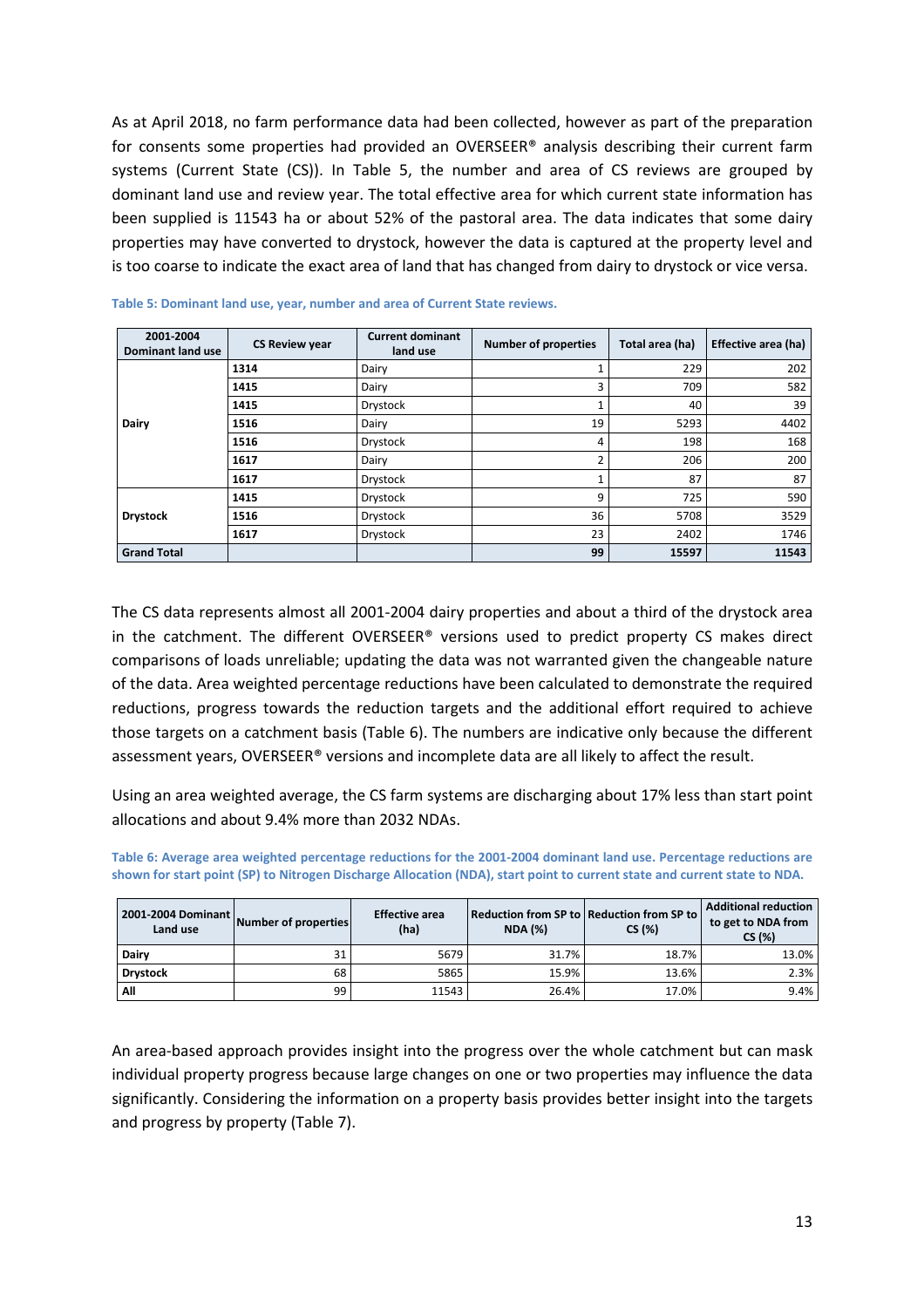On average, dairy properties have reduced total N discharge by 17% and of the 31 properties, 23 have reduced their N discharge relative to their start point. Drystock properties have not reduced total N discharge on average, however 38 properties demonstrate reductions and 30 properties have increased their discharges relative to their start point. It is worth noting that the variation is high which demonstrates the considerable variability in how individual properties are affected.

| 2001-2004<br><b>Dominant Land</b><br>use | Number of<br>properties | <b>Effective area</b><br>(ha) | Average property<br><b>reduction from SP</b><br>to NDA (%) | <b>Standard</b><br>deviation SP to<br><b>NDA (%)</b> | Average property<br>reduction from SP   deviation SP to CS<br>to CS (%) | <b>Standard</b><br>(%) |
|------------------------------------------|-------------------------|-------------------------------|------------------------------------------------------------|------------------------------------------------------|-------------------------------------------------------------------------|------------------------|
| Dairy                                    | 31                      | 5679                          | 27%                                                        | 26%                                                  | 17%                                                                     | 23%                    |
| <b>Drystock</b>                          | 68                      | 5865                          | 9%                                                         | 17%                                                  | 0%                                                                      | 46%                    |
| All                                      | 99                      | 11543                         | 14%                                                        | 22%                                                  | 5%                                                                      | 41%                    |

**Table 7: Dominant 2001-2004 land use and average percentage reductions calculated by property. Percentage reductions are calculated for start point to NDA and start point to current state.** 

The gains shown in Table 7 are not fixed and can be absorbed through intensification at any time, however the figures indicate that on average many farms have recently been operating at lower N discharge levels than their start points and are progressing well towards achieving their 2032 NDAs. The reductions shown do not include the permanent reductions achieved through the incentives and gorse programmes.

# 6 **Limitations and gaps in understanding**

The ability to report on progress towards reduction targets is dependent on good data capture and processing. Currently our ability to do this is limited by a number of factors including:

- PC10 being under appeal to the Environment Court resulting in uncertainties that slow implementation.
- Monitoring and reporting on resource consents and permitted activities has not started.
- Processes and systems to manage data are in development but incomplete.
- Reporting requirements are not yet defined.

In developing an updated catchment budget a number of assumptions needed to be made to achieve a sensible budget.

Because of the increased OVERSEER® pastoral loads as a result of the version change, an attenuation factor has been applied across land loads to match the ROTAN 2011 lake load. The attenuation factor of 44% fits within the 32%-50% range and is very close to the 42% most likely value identified in ROTAN Annual (Rutherford, 2016), however both ROTAN and this budget calculate an attenuation "factor" by difference rather than applying a measured attenuation level. To improve the catchment budget a good understanding of attenuation throughout the catchment is needed along with further investigation into the relative losses between pastoral, tree and urban land uses.

The discharge from non-benchmarked properties is estimated. Of the 22208 ha of pastoral land in the catchment (including areas of grazed trees), 4928 ha was not benchmarked and is given the average discharge according to land use sector – dairy or drystock. This non-benchmarked area is largely made up of lifestyle properties but also includes areas of larger dairy and drystock properties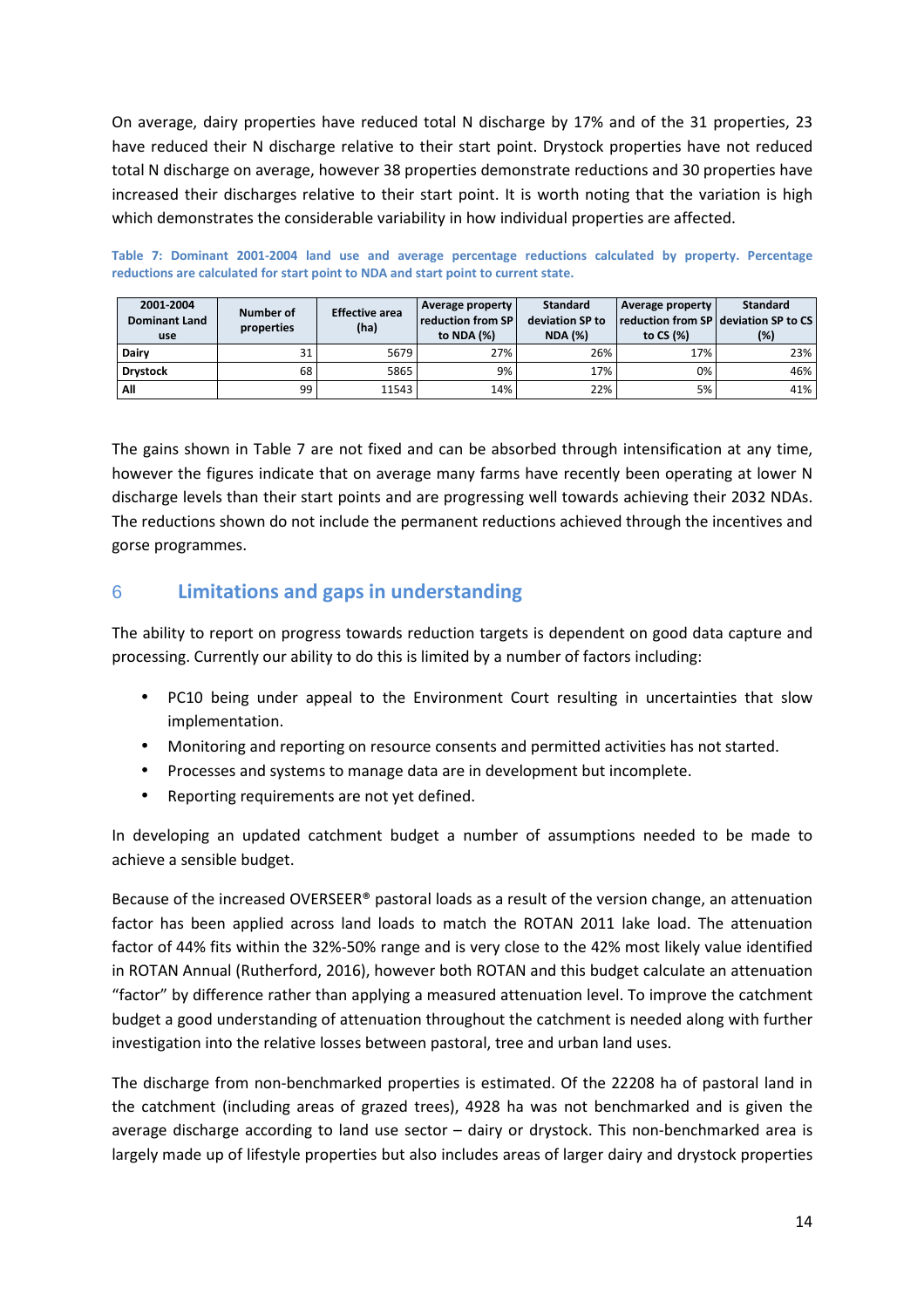that fall outside the Rule 11 boundary and inside the groundwater boundary. As PC10 is implemented it is likely that our understanding of the losses from this area will improve.

A gap also exists in our understanding of urban losses. Whilst the losses from the WWTP are closely monitored and understood, the leaching and stormwater losses from the urban area could be investigated further. With an estimated load of 10 kgN/ha/y over 3111 ha, the urban area may offer some significant opportunities to remove N from the catchment.

# 7 **Recommendations for future actions**

PC10 spatially allocates nutrients throughout the catchment. This allocation is essential to drive and track progress towards a sustainable lake N load and meet community expectations. It is also an essential part of providing certainty to business in a new, nitrogen-constrained environment. The approach to updating the catchment budget described in this report shows that while OVERSEER<sup>®</sup> and the science that is informing OVERSEER® is changing, the focus on relative change used in the allocation methodology maintains the intended scale of reductions identified in the I.F. However to properly drive change, provide certainty, and track progress towards targets, a robust data collection and management system must be developed. This is underway but not yet complete.

The variation in OVERSEER® N loss predictions between versions for the same farm system can cause considerable consternation to the farming and science communities. Whilst some change is welcome, for example the introduction of new mitigation options, other change can lower trust and create uncertainty. PC10 has gone some way towards mitigating this issue by expressing allocations as percentages of an average 2001-2004 farm system (reference file) and through the use of farm plans. However, OVERSEER® version changes can still affect individual farms significantly where there is a change to load predictions from specific farm practices, biophysical features or programming errors are introduced into the model's algorithms.

Linked to questions on the OVERSEER® N loss predictions are questions around the uncertainties in measured stream loads and the relationship between measured stream loads and the modelled root zone N loss predictions from OVERSEER®. It is outside the scope of this report to comment on aspects other than nutrient accounting, however there is a clear connection between modelled OVERSEER® N losses, attenuation, groundwater travel times and measured stream loads. Improvements in understanding around any of these components will lead to improvements in nutrient accounting.

The benchmarking data is one of the key sets of information supporting the allocation methodology. This data provides the best picture of nutrient losses from the rural sector. There are two significant information gaps in this data: non-benchmarked pastoral land and the urban area. There is around 4900 ha of non-benchmarked pastoral land for which the 2001-2004 N loads are currently being estimated. Much of this land is close to the lake. A better understanding of the N loads from these areas and the effect on the lake may identify good mitigation opportunities and improve estimates of catchment loads. The urban area is around 3000 ha. Although this area is small and the nutrient loads are estimated to be small, the stormwater and sewage systems provide accessible nutrient loads that can be accessed and improved.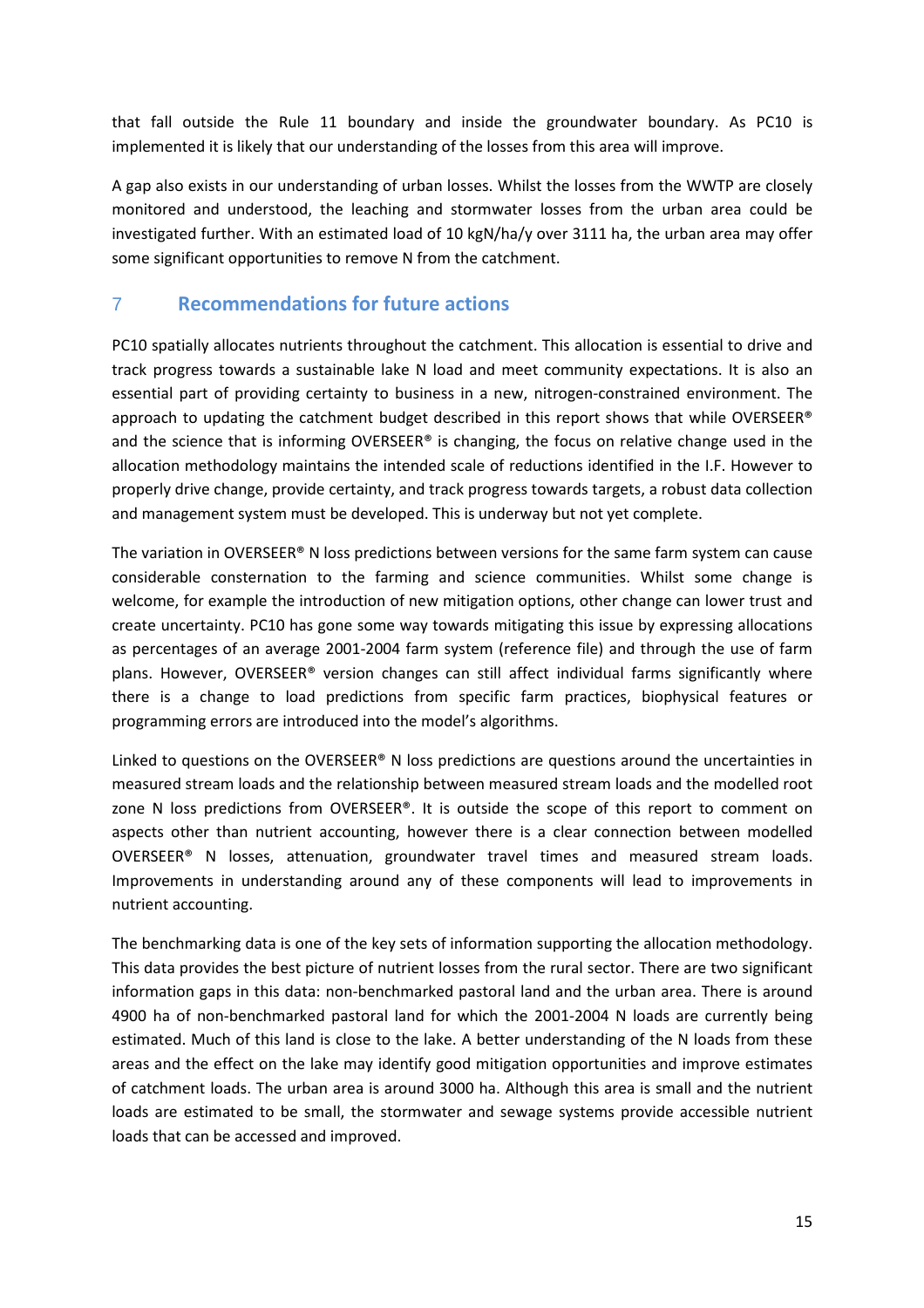In summary the recommended future actions (in suggested order of priority) are:

- 1. Define reporting requirements. The reporting requirements determine the information collected and the systems to manage that information.
- 2. Complete development of NDMS (Nutrient Data Management System). The N accounting system must be able to accurately and reliably track changes to allocations arising from buy outs, trading between properties and shifts within properties.
- 3. Work with OVERSEER® Limited to improve the N loss predictions in the Rotorua catchment and the model's reliability.
- 4. Investigate catchment attenuation and the uncertainties in measured loads, modelled loads and groundwater travel times.
- 5. Investigate N losses from lifestyle blocks. Understanding the N losses from lifestyle blocks will help inform where resources should be focused.
- 6. Measure and trace loads from stormwater and sewerage systems to identify areas where N reductions can be made.